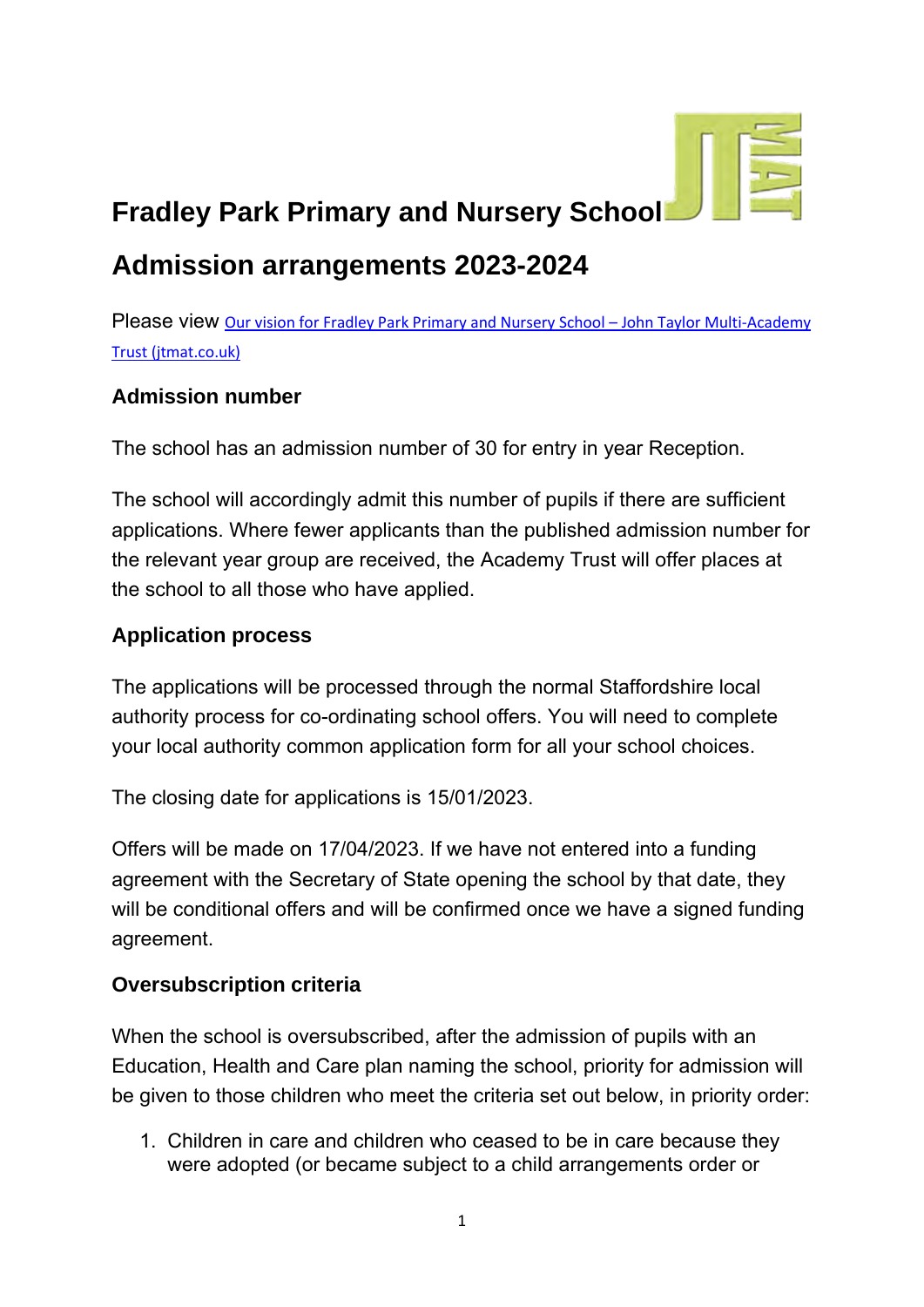special guardianship order), including those children who appear (to the admission authority) to have been in state care outside of England and ceased to be in state care as a result of being adopted

- 2. Priority will be next given to children resident within the priority area of the school, a copy of which can be obtained from the school office or [Staffordshire County Council.](https://apps2.staffordshire.gov.uk/scc/schooldetails/default.aspx)
- 3. Priority will next be given to the siblings of pupils attending the school at the time the application is received. Where an elder sibling is in Year 6, siblings will not be prioritised under this criterion.
- 4. Children who are attending the nursery at Fradley Park Primary and Nursery School, which is based at the school, and who are in receipt of the Early Years Pupil Premium.
- 5. Children who have a parent who has been recruited to fill a vacant post at Fradley Park Primary and Nursery School for which there has previously been a difficulty with recruitment or retention. The Headteacher of the school will confirm whether or not there has been difficulty with recruitment or retention for the post-holder.
- 6. Other children arranged in order of priority according to how near their home addresses are to the main gate of the school determined by a straight-line measurement.

# **Tie-break**

If necessary, random allocation undertaken by the local authority will be used as a tie-break in categories 2-6 above to decide who has highest priority for admission if the distance between a child's home and the academy is equidistant in any two or more cases.

The Local Authority uses a Geographical Information System (GIS) to calculate home to school distance in miles. The measurement is calculated using Ordnance Survey (OS) data from an applicant's home address to the main front gate of the school. The coordinates of an applicant's home address is determined and provided by the Local Land and Property Gazetteer (LLPG) and OS Address Point data.

Random allocation will not be applied to multiple birth siblings (twin and triplets etc.) from the same family tied for the final place. We will admit them all, as permitted by the infant class size rules and exceed our PAN.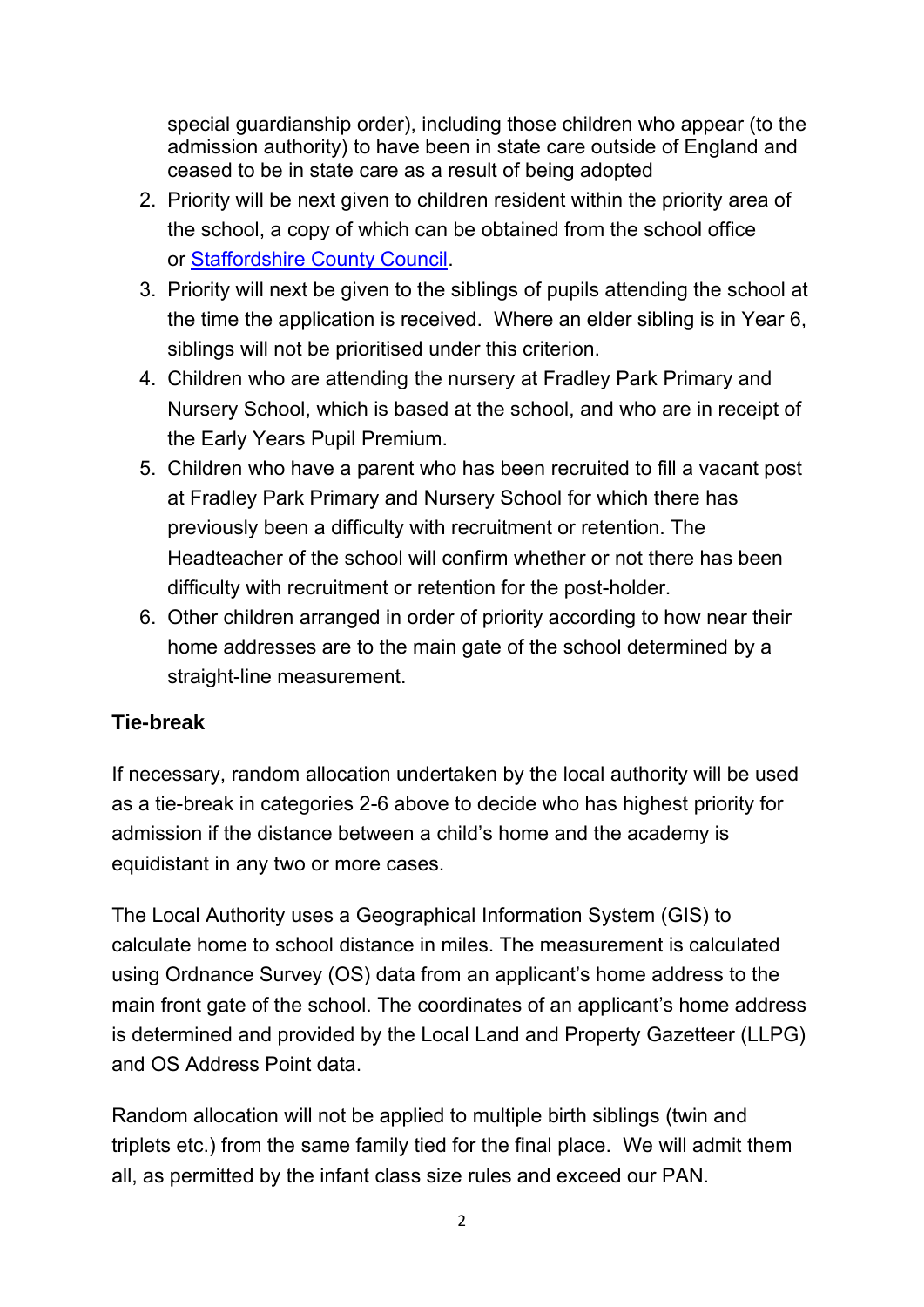#### **Notes:**

#### Home address:

The home address is where a child normally lives. Where a child lives with parents with shared parental responsibility, each for part of a week, the address where the child lives is determined using a joint declaration from the parents stating the pattern of residence. If a child's residence is split equally between both parents, then parents will be asked to determine which residential address should be used for the purpose of admission to school. If no joint declaration is received where the residence is split equally by the closing date for applications, the home address will be taken as the address where the child is registered with the doctor. If the residence is not split equally between both parents then the address used will be the address where the child spends the majority of the school week.

# Sibling:

'Sibling' means a natural brother or sister, a half brother or sister, a legally adopted brother or sister or half-brother or sister, a step brother or sister or other child living in the same household as part of the same family who, in any of these cases, will be living at the same address at the date of their application for a place.

# **Late applications**

Applications received by the local authority after the closing date will be considered alongside those applicants who applied on time wherever possible. Where it is not practicable because places have already been allocated or are shortly to be allocated, then late applicants will be considered only after those that were made on time.

A late application does not affect the right of appeal or the right to be placed on a school's waiting list.

# **Deferred entry for infants**

Parents offered a place in reception for their child have a right to defer the date their child is admitted, or to take the place up part-time, until the child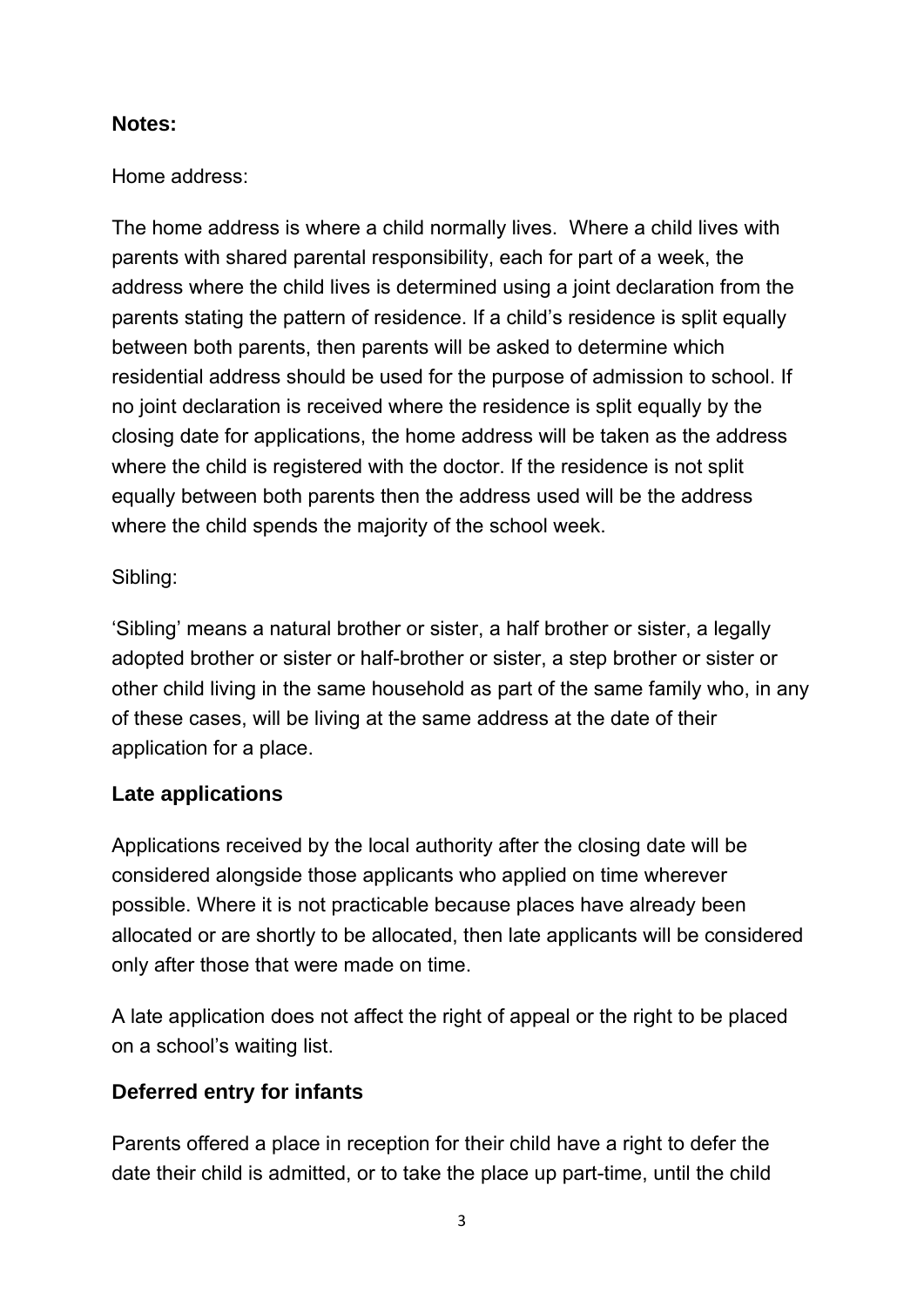reaches compulsory school age. Places cannot be deferred beyond the beginning of the final term of the school year for which the offer was made.

Children reach compulsory school age on the prescribed day following their 5th birthday (or on their fifth birthday if it falls on a prescribed day). The prescribed days are 31 August, 31 December and 31 March.

#### **Admission of children outside their normal age group**

Parents may request that their child is admitted outside their normal age group. To do so parents should include a request with their application, specifying why admission out of normal year group is being requested.

When such a request is made, the academy trust will make a decision on the basis of the circumstances of the case and in the best interests of the child concerned, taking into account the views of the headteacher and any supporting evidence provided by the parent.

# **Waiting lists**

The school will operate a waiting list. Where the school receives more applications for places than there are places available, a waiting list will operate until 31 December 2023. This will be maintained by the Academy Trust and it will be open to any parent to ask for his or her child's name to be placed on the waiting list, following an unsuccessful application.

Children's position on the waiting list will be determined solely in accordance with the oversubscription criteria. Where places become vacant they will be allocated to children on the waiting list in accordance with the oversubscription criteria. The waiting list will be reordered in accordance with the oversubscription criteria whenever anyone is added to or leaves the waiting list.